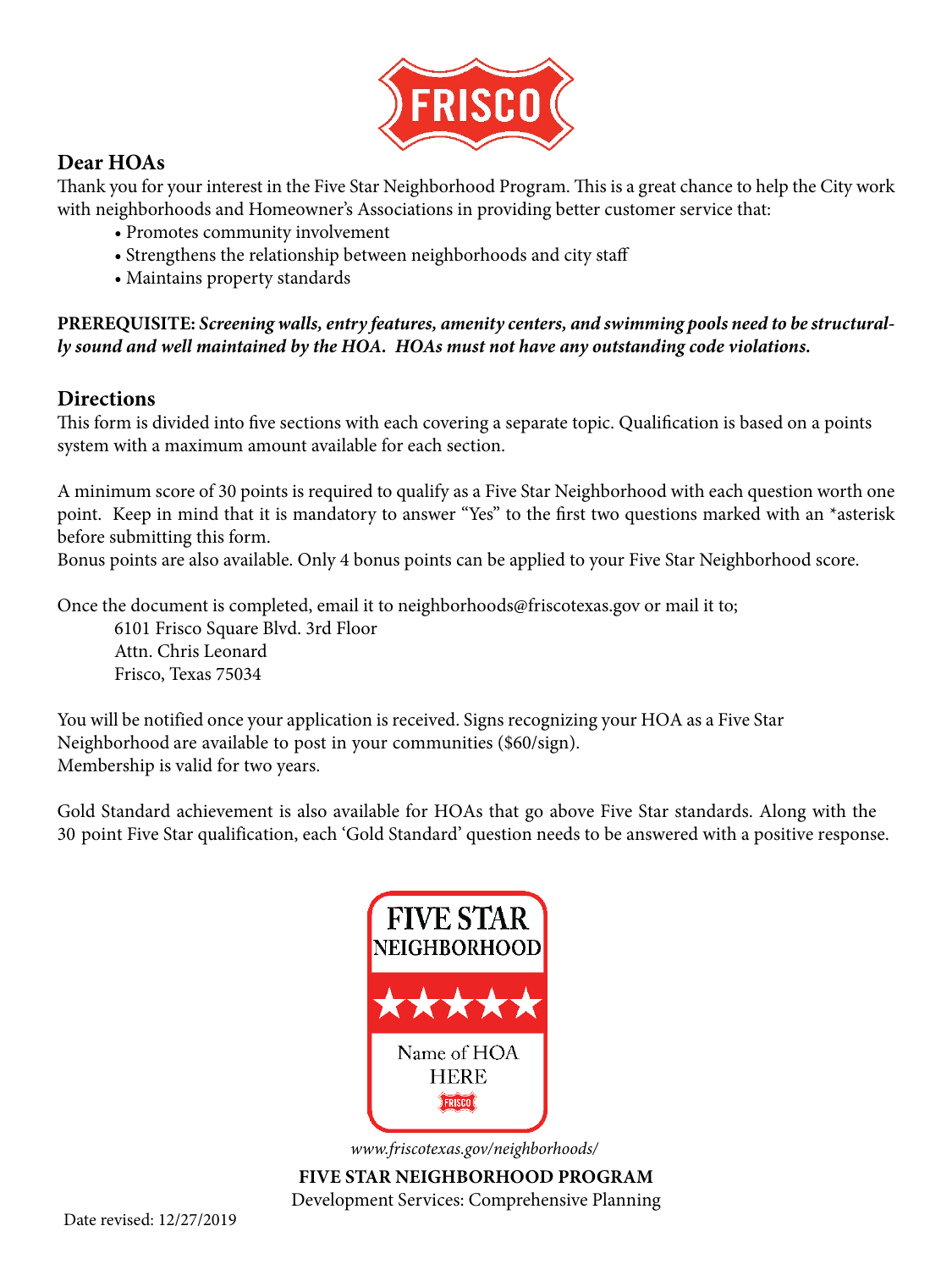## **Table of Contents**

| $\mathcal{D}_{\mathcal{L}}$ |
|-----------------------------|
|                             |
| $\overline{4}$              |
| $\overline{4}$              |
|                             |
| 5                           |
|                             |
| 6                           |
| 7                           |
| 8                           |

# **Contact Information**

## **Applicant**

| --<br>Name:  | Date: |  |
|--------------|-------|--|
| Name of HOA: |       |  |
| Email:       |       |  |
| Phone:       |       |  |

# **Board President**

| President: |  |
|------------|--|
| Email:     |  |
| Phone:     |  |

# **Management** (if applicable)

| Name:    |  |
|----------|--|
| Company: |  |
| Email:   |  |
| Phone:   |  |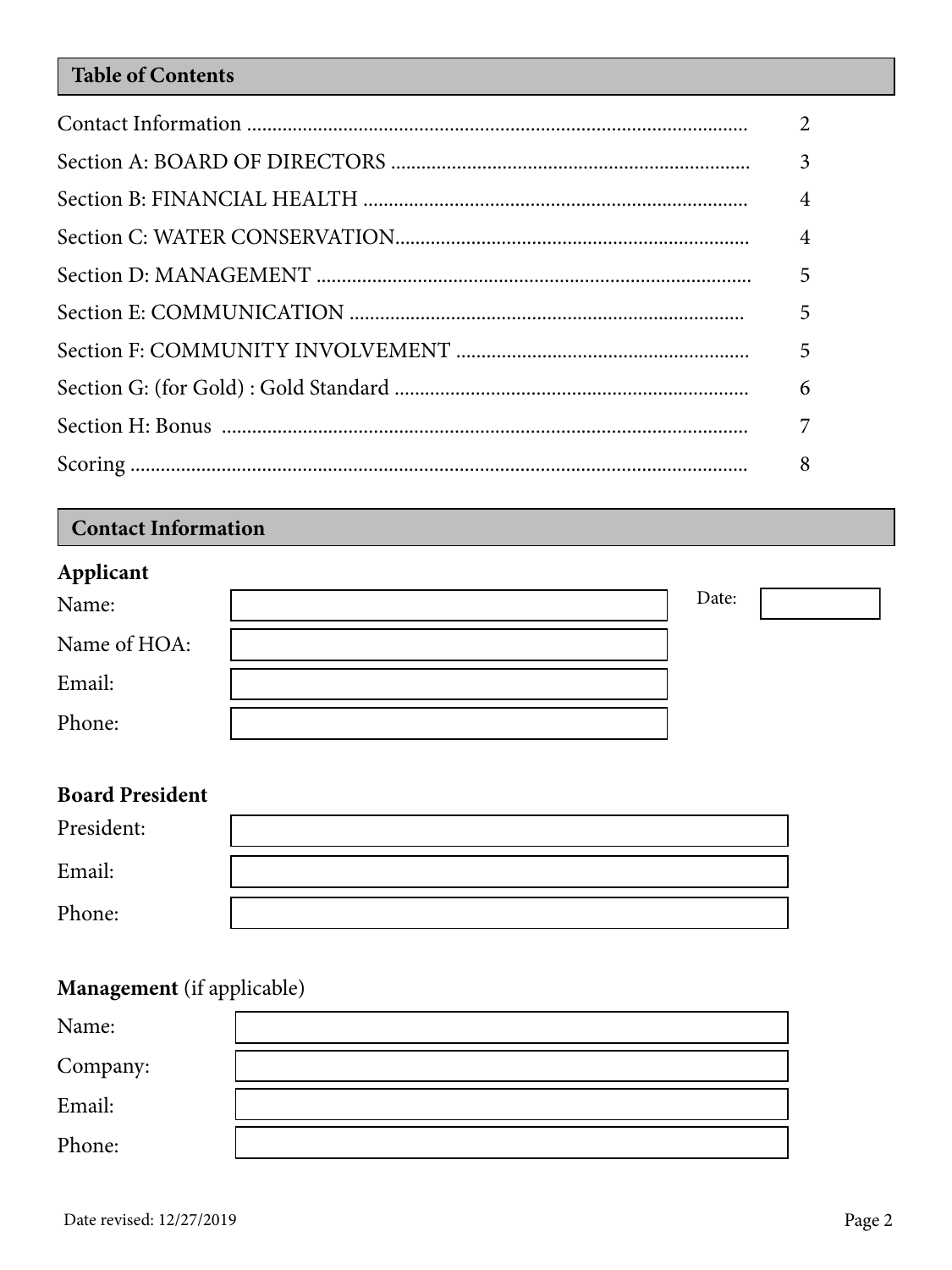### **PREREQUISITE**

*Screening walls, entry features, amenity centers, and swimming pools need to be structurally sound and well maintained by the HOA. HOAs must not have any outstanding code violations.* 

| <b>Section A: Board of Directors</b>                                                                              | <b>YES</b> |
|-------------------------------------------------------------------------------------------------------------------|------------|
| 1. *Is there an orientation process for new board members whether written or oral?                                |            |
| 2. *Is there an annual HOA meeting held?                                                                          |            |
| 3. Does the Annual Meeting agenda include reports from the president, treasurer,<br>and property manager?         |            |
| Please list types of reports included.                                                                            |            |
|                                                                                                                   |            |
| 4. Was quorum achieved at the last annual meeting (in person or by proxy)?                                        |            |
| Date of last meeting:                                                                                             |            |
| 5. Is there a "Policy of Enforcement" in place with regard to violations of the CC&Rs<br>and Rules & Regulations? |            |
| When was it last updated or revised?                                                                              |            |
| 6. Do board members review HOA governing and operating documents?                                                 |            |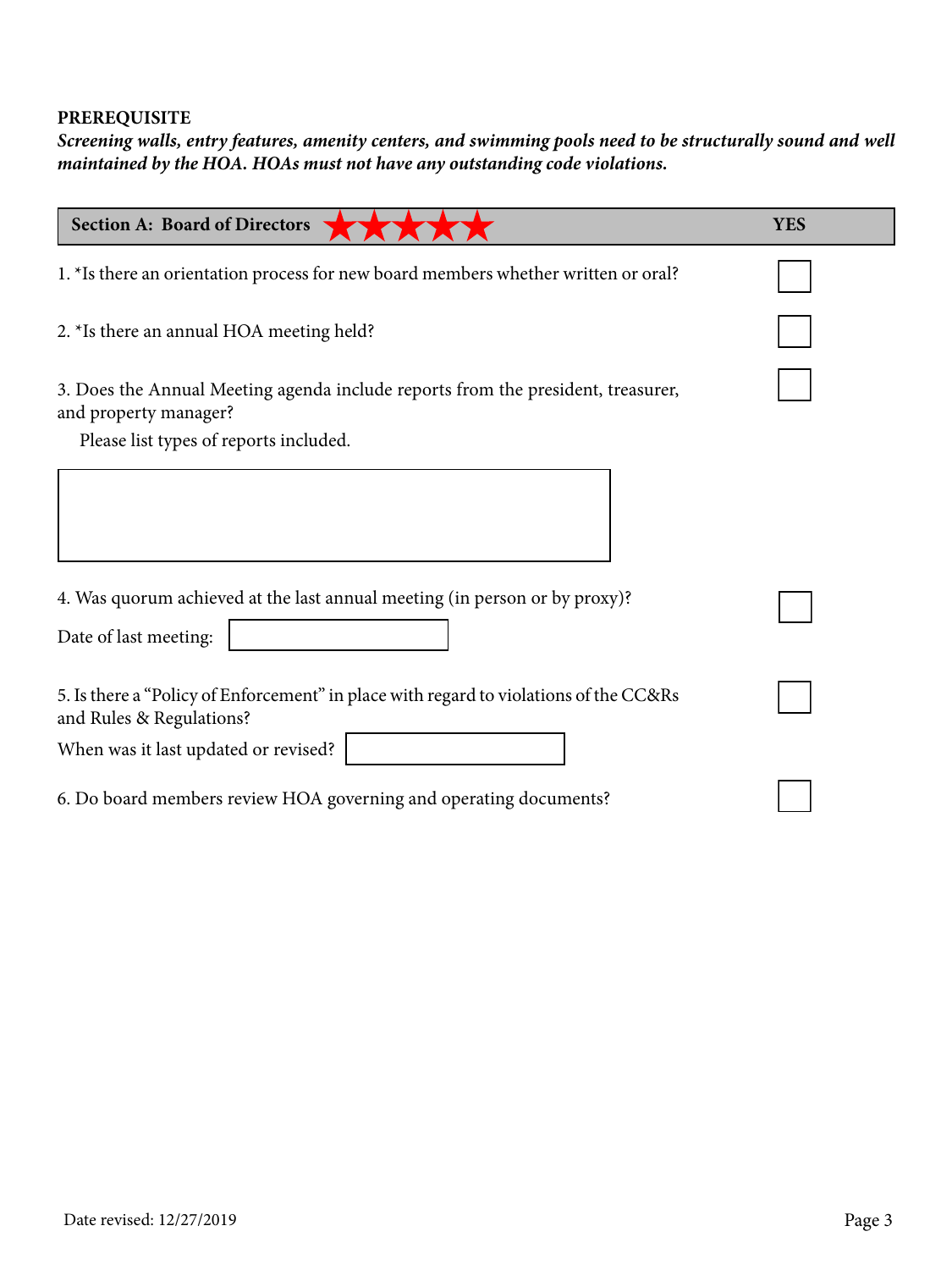| <b>Section B: Financial Health</b>                                                                                                                                                                                                                          | <b>YES</b> |
|-------------------------------------------------------------------------------------------------------------------------------------------------------------------------------------------------------------------------------------------------------------|------------|
| 1. Has the HOA reviewed or updated a professionally developed reserve study<br>within the past 5 years?                                                                                                                                                     |            |
| When was it reviewed or updated?                                                                                                                                                                                                                            |            |
| 2. Whether or not your reserve study is funded, do you have a strategy or a plan<br>to fully fund it?                                                                                                                                                       |            |
| 3. Does your community have adequate operating funds?<br>(Adequate operating funds are defined as an operational budget with funds equal to or<br>greater than 2 months of liquid funds of annualized expenses.)                                            |            |
| 4. Is there an independent audit conducted every two years?                                                                                                                                                                                                 |            |
| 5. For the preceding 3-year period, has there been no more than one special<br>assessment imposed?                                                                                                                                                          |            |
| <b>Section C: City Connection</b>                                                                                                                                                                                                                           | <b>YES</b> |
| Section C for <b>connection</b> are opportunities for you to share with your neighborhood.                                                                                                                                                                  |            |
| 1. Does your HOA want to learn how to reduce outdoor water use and maintain a<br>healthier landscape for HOA common areas by scheduling a free irrigation check-<br>up with the City of Frisco's Irrigation Specialist?                                     |            |
| "Schedule your <i>inspection online</i> . Somebody from your HOA needs to be on-site.<br>*Upon your two-year renewal, it is required that you schedule a free irrigation<br>check-up with the City's Irrigation Specialist during off-season winter months. |            |
| 2. Are you interested in other <i>Water Wise programs</i> to include in your media out-<br>reach i.e. newsletters, websites?                                                                                                                                |            |
| √ Community Captain Program<br>√ Shower Head Exchange<br>√ Rain Barrel Program<br>√ Workshops & Events                                                                                                                                                      |            |
| 3. Do you think that your neighborhood would want to watch any <i>City Council Meeting</i><br>held in the past ten years? Can you share the connection with your community?                                                                                 |            |
| 4. Find permits and projects under construction on the <i>City's Mapping Portal</i> . Can you<br>share the connection with your community?                                                                                                                  |            |
| 5. Find criminal activity in your neighborhood using the City's Crime Mapping Dash-<br><b>board.</b> Can you share the connection with your community?                                                                                                      |            |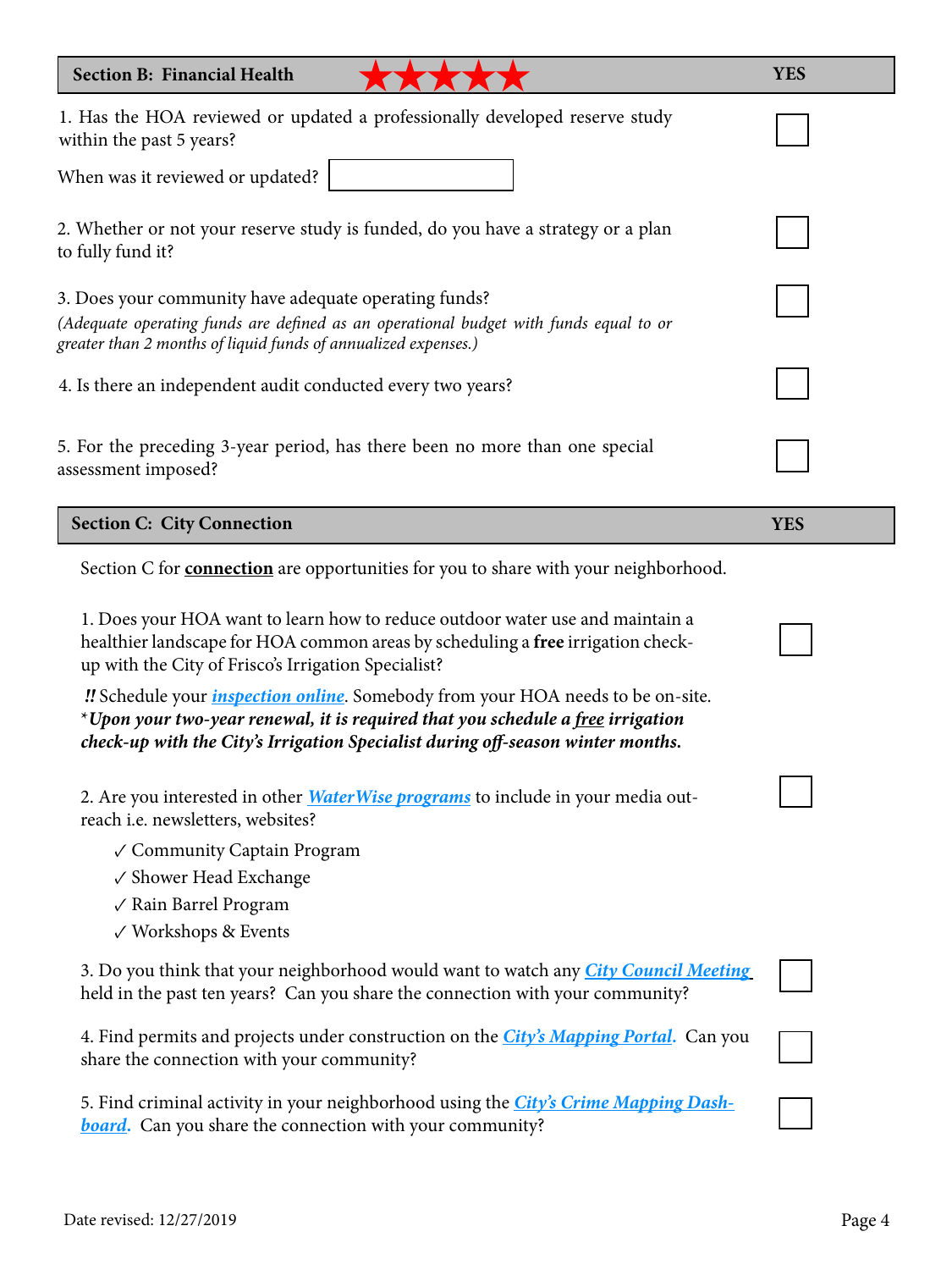| <b>Section D: Management</b>                                                                                                                                                                                            | <b>YES</b> |
|-------------------------------------------------------------------------------------------------------------------------------------------------------------------------------------------------------------------------|------------|
| 1. If professionally managed, does your property manager follow a training and<br>development program? How many continuing education hours are required<br>annually?                                                    |            |
| 2. Does income from late fees or penalties equal 10% or less of the annual budgeted<br>assessment income?                                                                                                               |            |
| 3. Does the board have a written policy with HOA initiated foreclosures?                                                                                                                                                |            |
| <b>Section E: Communication</b>                                                                                                                                                                                         | <b>YES</b> |
| 1. Does the HOA use a written RFP (Request for Proposal) for all major projects<br>including but not limited to management services, landscaping, or physical im-<br>provement projects.                                |            |
| 2. Do residents receive a contact list for HOA and City resources?                                                                                                                                                      |            |
| 3. Does the HOA publish or distribute a semiannual newsletter (hard copy or<br>electronic)?                                                                                                                             |            |
| 4. Has a representative attended one HOA Presidents Meeting (Round table) in<br>the last year?                                                                                                                          |            |
| 5. Have you ever invited the City staff to any of your HOA meetings?                                                                                                                                                    |            |
| <b>Section F: Community Involvement</b>                                                                                                                                                                                 | <b>YES</b> |
| 1. Did your community participate in Frisco Community Awareness Night<br>$(CAN)$ ?                                                                                                                                      |            |
| 2. Are there planned community wide social activities at your HOA, excluding<br>Frisco CAN?<br>Please consider a free Block Party Trailer delivered to your event!<br>www.FriscoTexas.gov/Neighborhoods<br>972 292-5311 |            |
| 3. For the previous year, did you have Block Parties in your community registered<br>with the Police Department?                                                                                                        |            |
| 4. Does your community have Neighborhood Watch Block Captains?<br>You may want to verify with the Police Department; Community Services Division;<br>(972) 292-6140, services@friscotexas.gov.                          |            |
| 5. Do you have residents who participated in City Hall 101?<br>Contact Information; (972) 292-5103, cityhall101@friscotexas.gov.                                                                                        |            |
| 6. Are there working committees formed that help enhance social activities or<br>events?                                                                                                                                |            |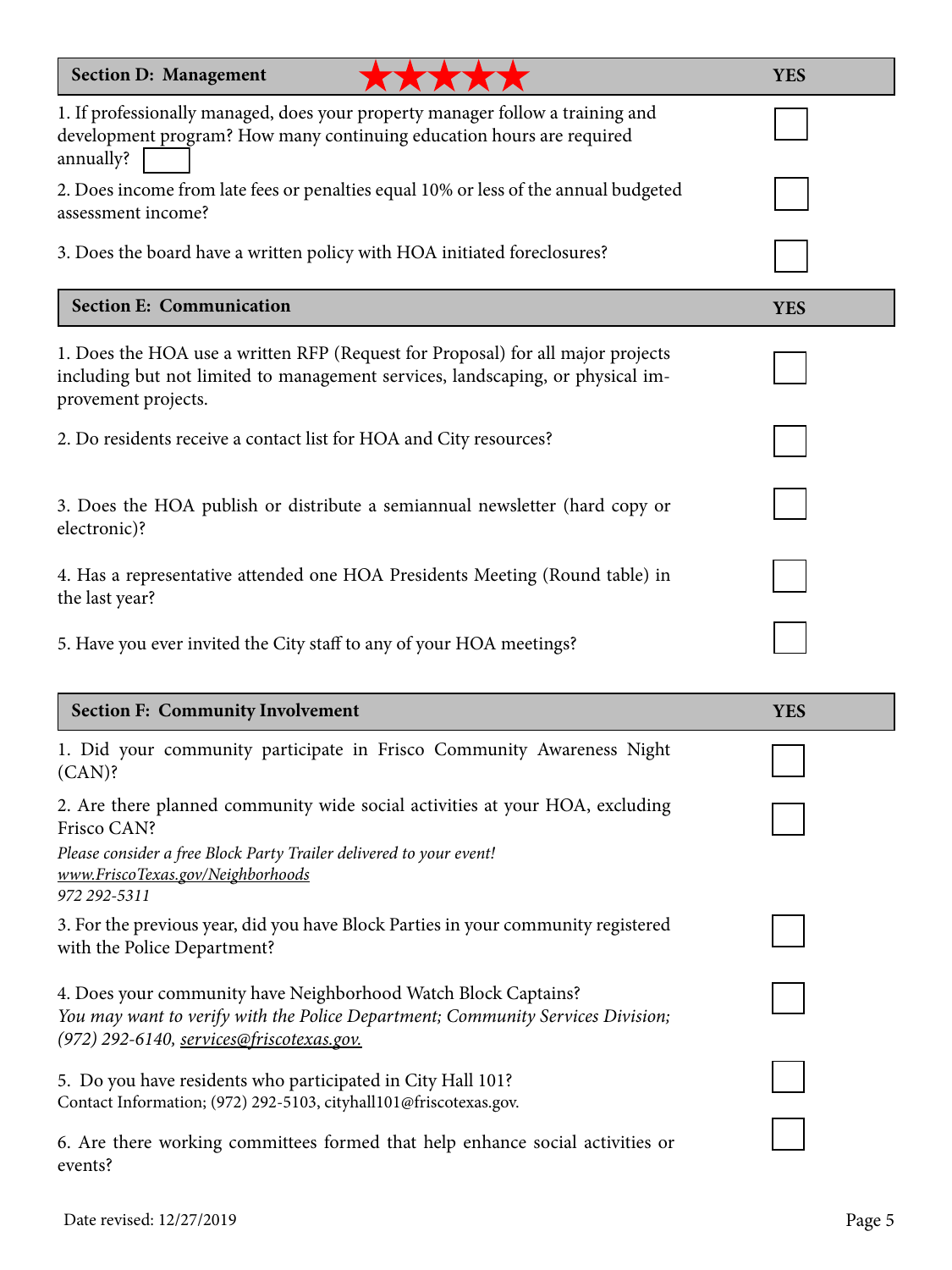### **YES**

### **Gold Standard**

| 1. Does each board member obtain 2 hours of continuing education annually?                                                                               |  |
|----------------------------------------------------------------------------------------------------------------------------------------------------------|--|
| 2. Is your reserve study fully funded?                                                                                                                   |  |
| 3. Are audits conducted annually?                                                                                                                        |  |
| 4. For the preceding 5-year period, has there been no more than one special as-<br>sessment imposed?                                                     |  |
| 5. Did you schedule a free irrigation check up for your community?                                                                                       |  |
| 6. Has your property manager attended or plan to attend a free HOA/POA quar-<br>terly meeting? The <i>Frisco Chamber of Commerce</i> has upcoming dates. |  |
| 7. Has your community submitted or updated HOA contact information for the<br>online City directory?                                                     |  |
| 8. Has a representative attended a HOA Roundtable Meeting in the last year? They<br>are usually held on the second Monday in May. Save the date!         |  |
| 9. Did your community participate in Community Awareness Night (CAN)?<br>Prepare for the next year by working with the <b>Police Department</b> .        |  |
| 10. Does your community have active Block Watch captains?<br>Work with the <b>Police Department</b> to understand your neighborhood's watch.             |  |

\*\*\*\*\* @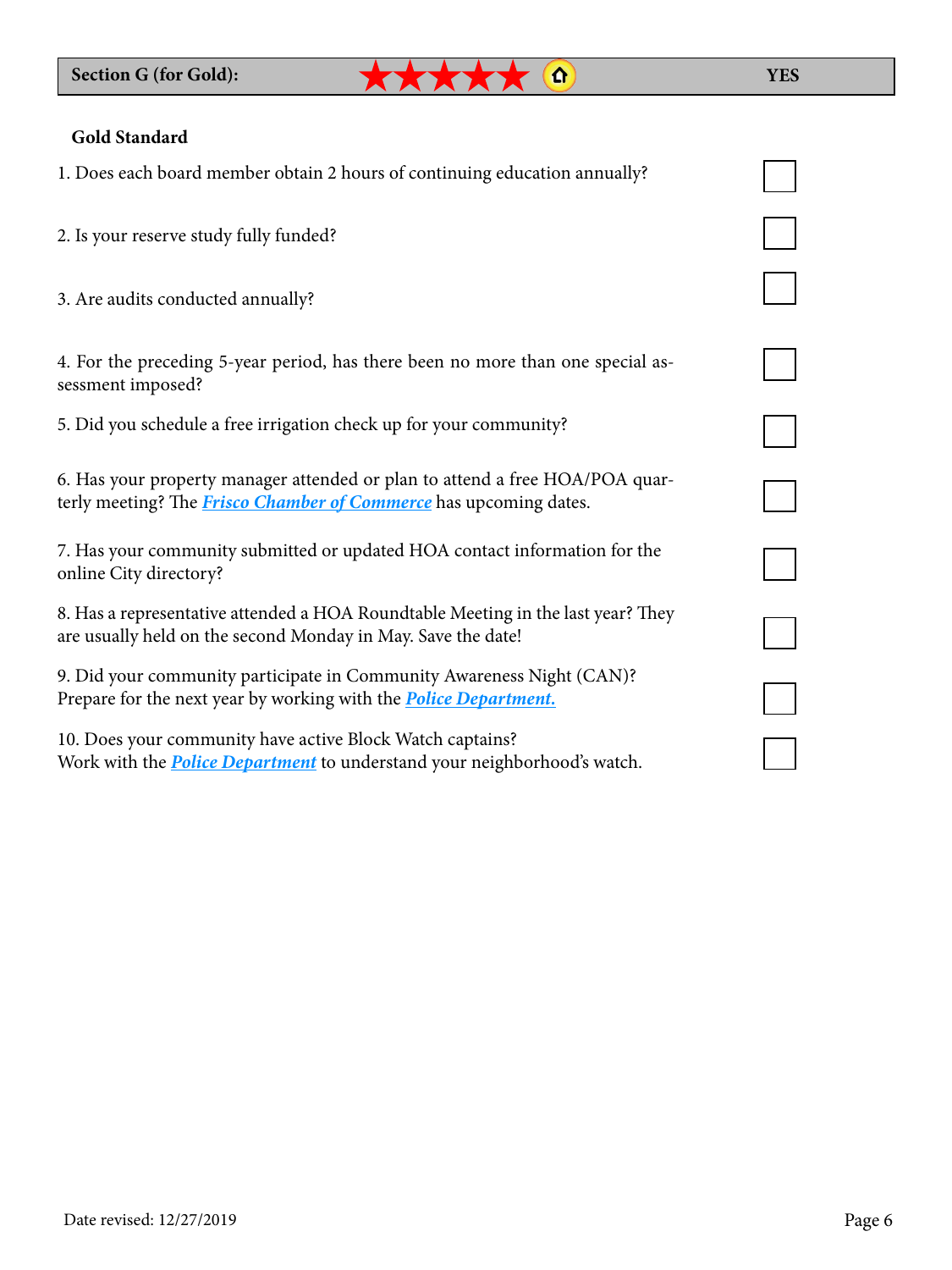#### **Section H: Bonus**

1. If the HOA is under the control of the developer, is there at least one resident of the community serving on the board?

\*\*\*\*\*

2. Does the majority of board members obtain 2 hours of continuing education annually?

Please list types of education as we would like to share the opportunities to other board members.

3. If your community has water features, do you have a maintenance plan implemented?

*For further assistance on assessing your stormwater needs, Perry Harts (972) 292-5416, [pharts@friscotexas.gov](mailto:pharts%40friscotexas.gov?subject=Stormwater%20maintenance) can provide information for best management practices.*

4. Has a representative attended an HOA Roundtable meeting in the last year?

5. Does the HOA have a written 3-year plan for community activities, improvements, or other objectives?

6. Has your property manager attended or plan to attend a free HOA/POA quarterly meeting? The *[Frisco Chamber of Commerce](https://www.friscochamber.com/hoa-poa/)* has upcoming dates.

7. Has your community submitted or updated HOA contact information for the City's *[HOA Directory](https://www.friscotexas.gov/DocumentCenter/View/1446/HOA-Directory-PDF%3FbidId%3D)*?

8. Have you ever conducted community surveys online or in writing to better understand community issues?